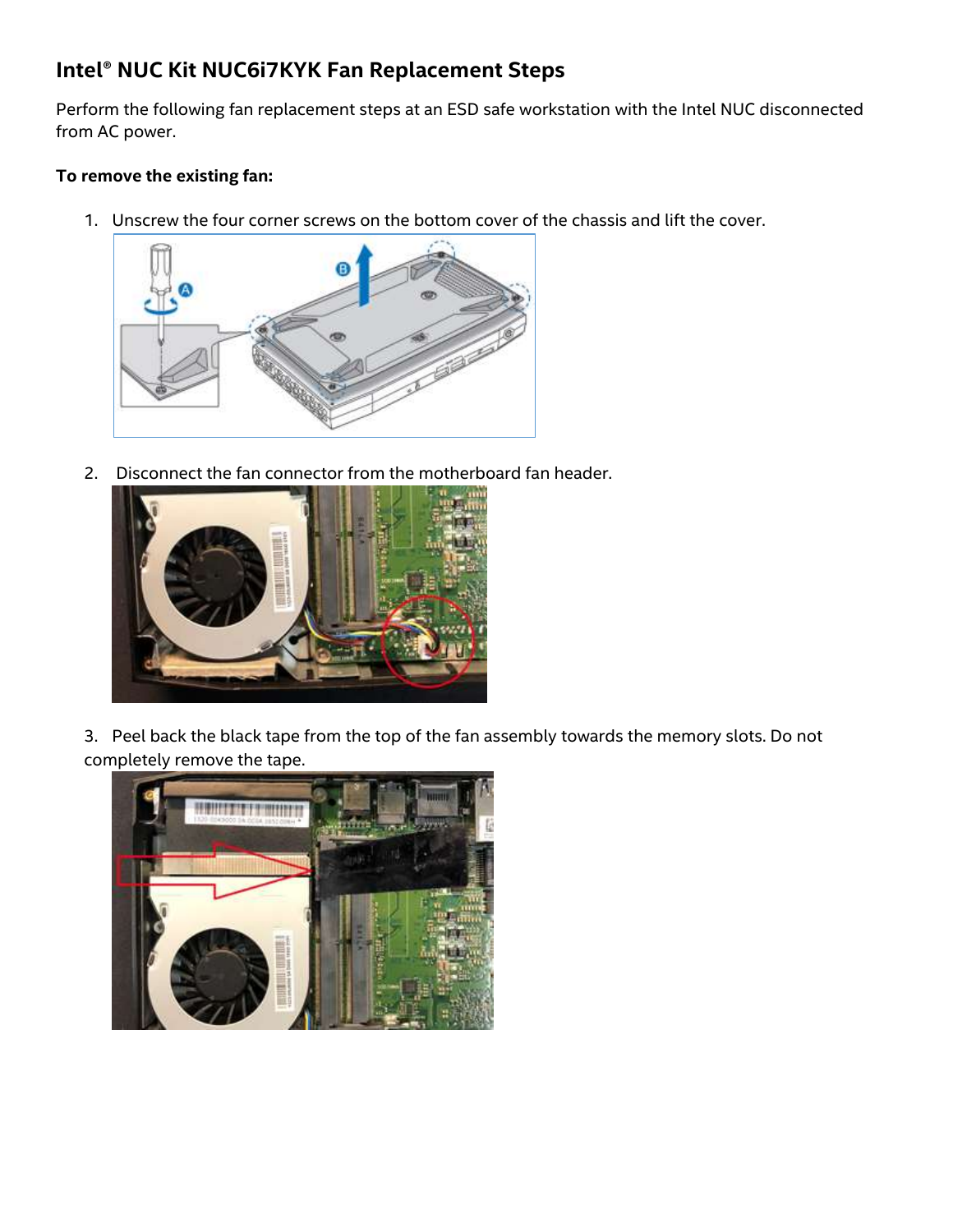4. Remove the two screws that secure the fan assembly to the heatsink.



5. To remove the fan, lift the circular fan hub while pulling the fan towards you. There may be some resistance from the black tape on the underside of the fan - this is normal - a little wiggling from side to side may help.



**Warning! Don't remove the heat sink from the motherboard.**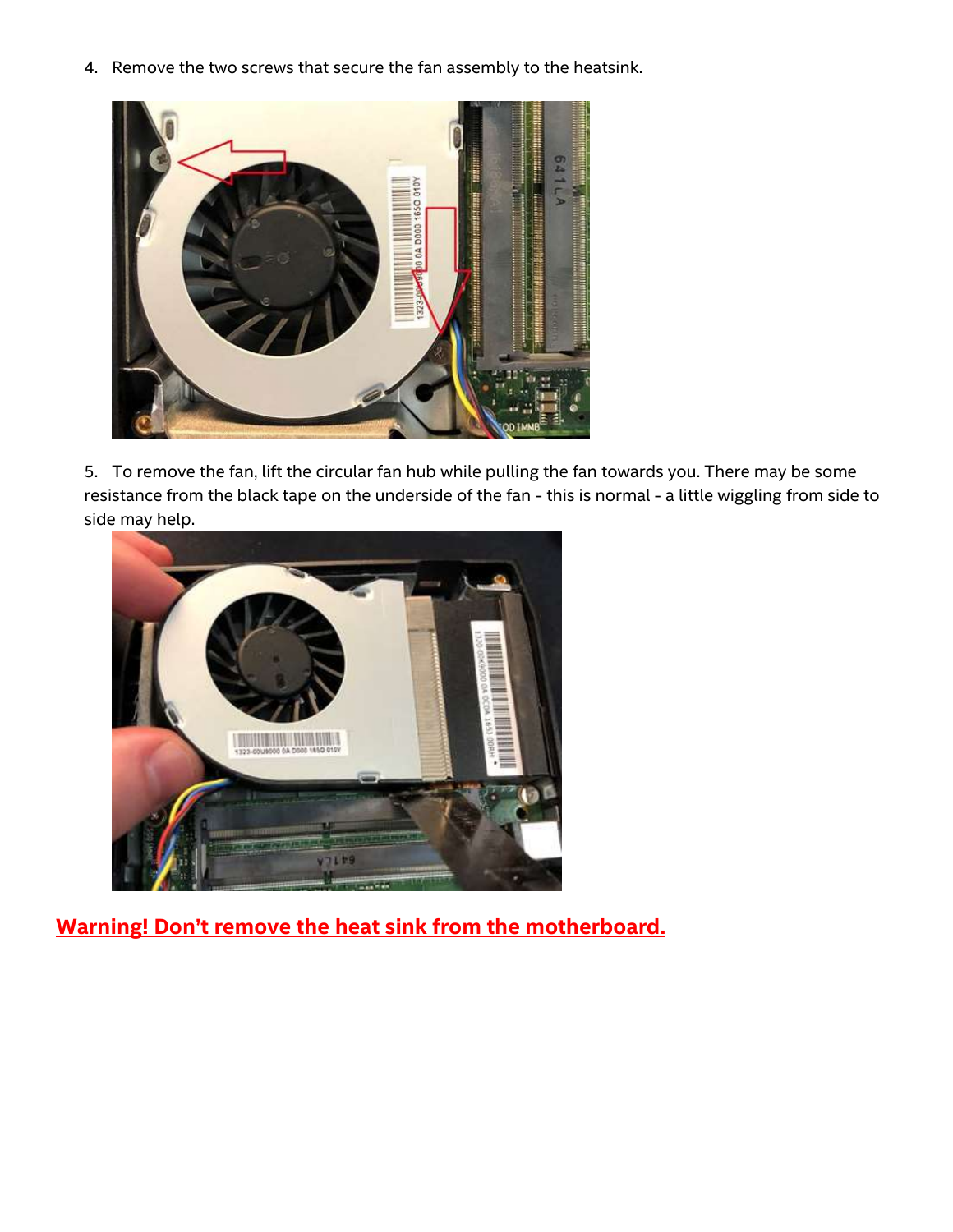## **To install the new fan:**

- 1. Remove the tape guard from new fan.
- 2. Place the new fan into position over the heatsink.



3. Secure the fan to the heatsink with the two screws.



4. Place the black tape back down onto the fan assembly.